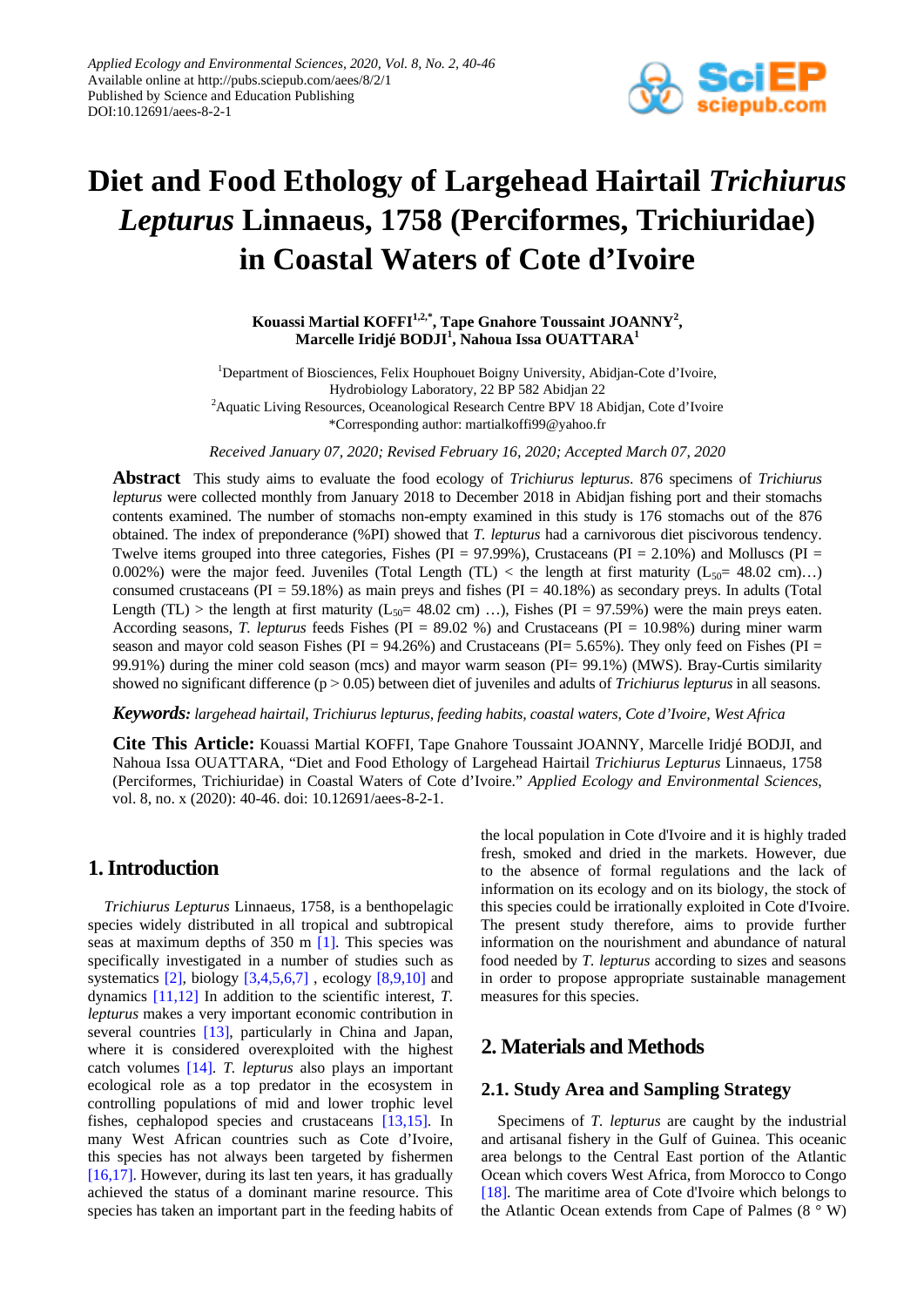in the West to Cape of three-Pointes  $(2°30'W)$  to the East, over a length of approximately 600 km [\[19\]](#page-6-5) [Figure 1.](#page-1-0) The whole sample consisted in 876 specimens with size ranging from 38-104 cm in total length were taken between January to December 2018 at the fishing port of Abidjan. The specimens were identified using the keys of FAO [\[14\].](#page-6-2) The total length (TL) was recorded individually to the nearest 1 cm, and total body weight (TW) and eviscerated body weight (EW) to the nearest 0.1 g. Organisms were dissected to determine the sex by macroscopic investigations and remove the stomach. The stomach and stomach contents, were weighed to the nearest 0.001 g, which was preserved by immersing in 5% formaldehyde. The contents of stomach each of the dissected specimens was poured into a Petri dish, and the weight of food belonging to each taxon were noted.

<span id="page-1-0"></span>

**Figure 1.** Fishing areas of fishing location (•) of different fisheries in the Coastal of Cote d'Ivoire (West Africa).

#### **2.2. Data Analysis**

#### **(1) Feeding intensity**

The feeding intensity of the specimens was assessed based on the volume of food contained in the stomach, and classified as full, ½ full, or empty stomach. The importance of various food components in the stomach was calculated by the preponderance index (PI) as described in [\[18\].](#page-6-4) This was estimated by incorporating the: 1) percentage of the number of each food item to the total number of all food items identified (%N); 2) frequency of occurrence of each food item in the total number of stomachs examined (%F) and 3) percentage of wet weight of each food item to the total weight of all food items identified (%W). The preponderance index was computed as given below:

<span id="page-1-1"></span>
$$
PI = (F+W)/\sum (F+W)
$$

The different categories of prey will be classified according to the classification scale proposed by [\[20\],](#page-6-6) modified by [\[21\].](#page-6-7)

Main prey: P $$0\%$ ; Important prey: 25 <PI $\leq$ 50; Secondary prey: 10≤ PI ≤25%; Accidental prey: PI ˂10%

The different PI values were analyzed were grouped by size into two categories: juveniles (38 to 48 cm Tl) and adults (48 to 104 cm Tl). The influence of the seasonal variation of the oceanographic conditions, samples were grouped in four categories (1-mcs: miner cold season; 2-Mcs: major cold season; 3- mws: miner warm season; 4- Mws: major warm season). In addition to the above

percentages, the vacuity index (VI) has been calculated. It allowed to appreciate the trophic intensity of the fish. The vacuity index was computed as given below:

<span id="page-1-2"></span>
$$
VI = \frac{Number\ of\ empty\ stomachs}{Number\ of\ total\ stomachs} \times 100
$$

We evaluated the diet similarity between juveniles and adults fishes, the similarity these different seasons. Using the Bray-Curtis similarity index, we performed a cluster analysis on the standardized and transformed %PI to describe this variations in PRIMER 5.2.

#### **(2) Feeding strategy**

The analysis proposed by [\[21\],](#page-6-7) was used to interpret the stomach contents data [Figure 2.](#page-1-1) This method is a modification of the traditional method of [\[22\].](#page-6-8) The analysis is based on a two dimensional representation of prey specific abundance and frequency of occurrence of the different prey types in the diet. It allows to analyze the prey's importance, feeding strategy, and inter and intra-individual components of niche breadth to be analyzed by a two-dimensional representation of prey abundance (PI) and frequency of occurrence (F) [\[21\].](#page-6-7) Prey is more important than if  $PI \times F$  is high. According to its authors, the interpretation of the diagram (prey importance, feeding strategy and niche breadth) can be obtained by examining the distribution of points along the diagonals and axes of the graph. The diagonal from the lower left to the upper right corner provides a measure of prey importance (b), with dominant prey at the top, and rare prey at the lower end. The vertical axis represents the feeding strategy of the predator in terms of specialization or generalization.

<span id="page-1-3"></span>

**Figure 2**. Feeding strategy diagram for *T. lepturus* [\[20,21\],](#page-6-6) January 2018 to December 2018.

Predators have specialized on prey positioned in the upper part of the graph, whereas preys positioned in the lower part have been eaten only occasionally (generalization) (c). Finally, in terms of niche breadth. It can be wide or narrow (a).

## **3. Results**

## **3.1. Vacuity Index**

A total of 876 stomachs from specimens ranging from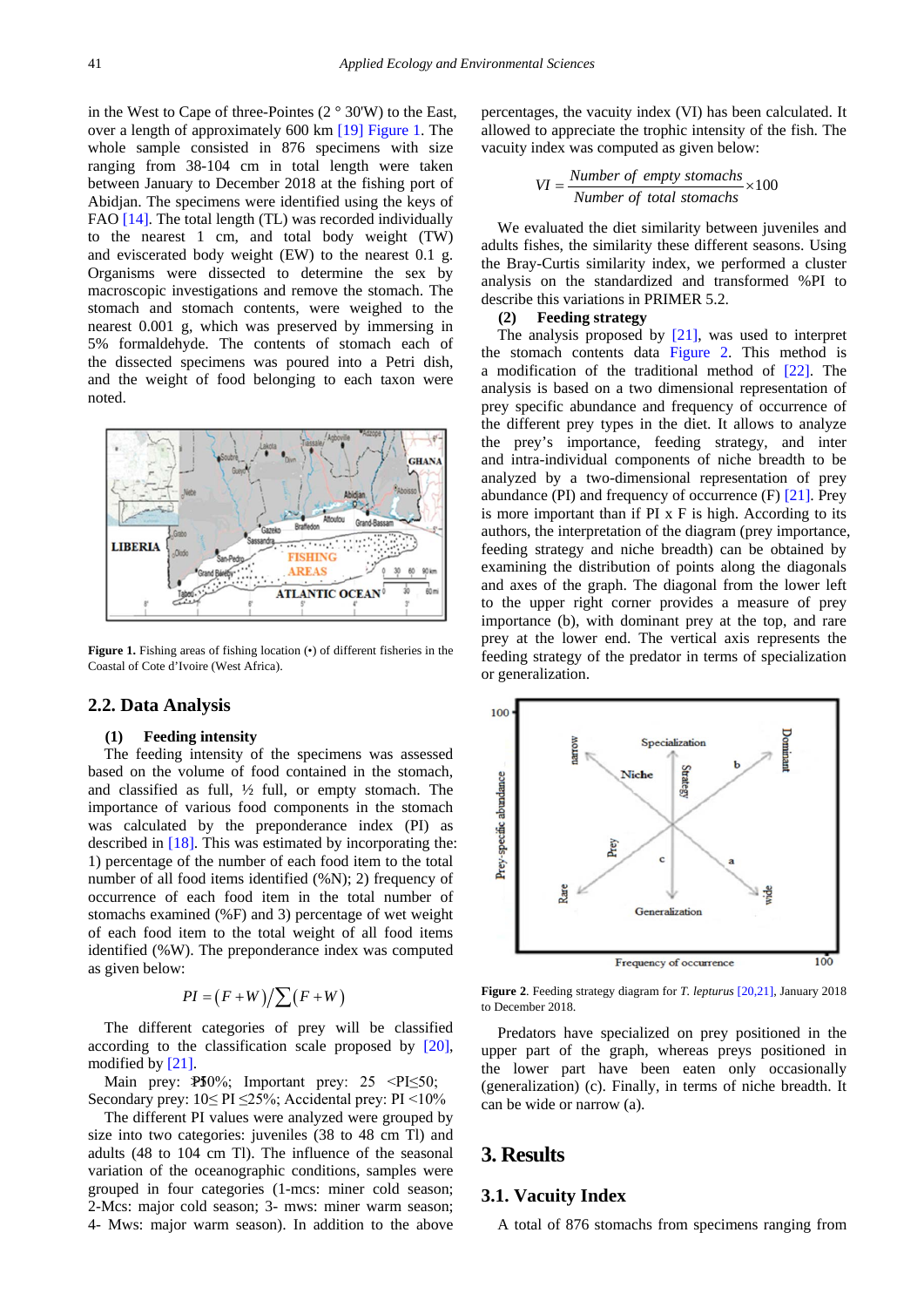38 to 104 cm of total length was examined. 176 were non-empty compared with 700 empty stomachs. The vacuity index calculated were 79.90%. During the major warm season, 238 empty stomachs out of 294 were recorded. The vacuity index observed were 80.95%. In the short warm season, 112 empty stomachs out of 136 examined with a vacuity index of 82.35% were noted. During the great cold season, 206 stomachs out of the 306 harvested were empty and vacuity index recorded were 67.32%. In the short cold season, 102 empty stomachs were observed on 140 stripped stomachs examined. Vacuity index calculated during this season were 72.85% [Figure 3.](#page-1-2)

<span id="page-2-1"></span>

**Figure 3.** Variation of vacuity index of *T. lepturus* sampled between January 2018 to December 2018 and based on the different marine

seasons (mws = miner warm season; mcs = miner cold season;  $MCS$  = Mayor cold season;  $MWS =$  Mayor warm season).

#### **3.2. General Composition of Diet**

Twelve (12) food items were obtained after analysis of 176 non empty stomachs of *T. lepturus* these food items were categorized into three major groups: Fishes, Crustaceans and Molluscs [Table 1.](#page-2-0) Based on preponderance index (IP), Fishes (PI= 97.99%) including the fish detritus, *B. auritus* and *E. encrasicolus*, were the primary food items. They are followed by Crustaceans (PI= 2.10%) including *P. longisrostris* and Crustaceans detritus, and Molluscs (PI = 0.002%). According occurrence values, fish detritus (%F = 48.86) was the most important part of *T. lepturus* diet. Among food items, Fishes constituted by *Brachydeterus auritus* (%F= 11.363), *Engraulis encrasicolus* (%F = 14.772) and Crustaceans constituted by *Parapenaeus longirostris*  $(\%F = 26.136)$  were a most important prevs eat by *T*. *lepturus* [\(Figure 4\)](#page-1-3). Along all diet groups, fish detritus  $(\%F=48.86)$  and shrimps detritus  $(\%F=14.77)$  are the regular prey of *T. lepturus*. According weight percentage, *Sphyraena guachancho* (%W=19.42), *Brachydeterus auritus* (%W=16.04) and fish detritus (%W=33.65) were dominating the diet of *T. lepturus*. Preponderance index showed that Fish items with 97.29%, are the main prey eating by *T. lepturus*. All other food items found in stomach with PI  $\leq 10\%$ , are accessory prey.

**Table 1. General diet composition of** *Trichiurus lepturus* **an Cote d'Ivoire coastal sampled between January 2018 to December 2018. %W: percentage weight, %F: frequency of occurrence, % Fc: frequency of occurrence corrected, %PI: preponderance index, % PIc: preponderance index corrected**

<span id="page-2-0"></span>

| Foods items/groups                         | $\%W$  | $\%$ F | %FC    | %PI    | $%$ PIC |
|--------------------------------------------|--------|--------|--------|--------|---------|
| <b>FISHES</b>                              |        |        |        |        |         |
| Carangidea                                 |        |        |        |        |         |
| Caranx senegalus (Cuvier, 1833).           | 2.844  | 1.136  | 0.833  | 0.141  | 0.141   |
| Clupeidae                                  |        |        |        |        |         |
| Sardinella aurita (Lowe, 1838)             | 5.811  | 2.272  | 1.666  | 0.579  | 0.579   |
| Engraulidae                                |        |        |        |        |         |
| Engraulis encrasicolus (Linnaeus, 1758)    | 8.871  | 14.772 | 10.833 | 5.752  | 5.752   |
| Haemulidae                                 |        |        |        |        |         |
| Brachydeterus auritus (Valenciennes, 1832) | 16.043 | 11.363 | 8.33   | 8.001  | 8.001   |
| <b>Sciaenidae</b>                          |        |        |        |        |         |
| Pteroscion peli (Bleeker, 1863)            | 5.82   | 3.409  | 2.5    | 0.87   | 0.87    |
| Sphyraenidae                               |        |        |        |        |         |
| Sphyraena guachancho Cuvier, 1829          | 19.425 | 2.272  | 1.666  | 1.937  | 1.937   |
| <b>Trichiuridae</b>                        |        |        |        |        |         |
| Trichiurus lepturs Linnaeus, 1758          | 1.5    | 1.136  | 0.833  | 0.074  | 0.074   |
| <b>Sparidae</b>                            |        |        |        |        |         |
| Pagellus belottii Steindachner, 1882       | 0.608  | 4.545  | 3.333  | 0.121  | 0.121   |
| <b>Fishes detritus</b>                     | 33.652 | 48.863 | 35.833 | 72.172 | 72.172  |
| <b>CRUSTACEANS</b>                         |        |        |        |        |         |
| Peneidae                                   |        |        |        |        |         |
| Parapenaeus longirostris (Lucas, 1846)     | 3.979  | 26.136 | 18.11  | 4.582  | 4.582   |
| Shrimps detritus                           | 1.066  | 14.772 | 10.236 | 0.693  | 0.693   |
| <b>MOLLUSCS</b>                            |        |        |        |        |         |
| Cephalopodes                               | 0.107  | 2.272  | 1.666  | 0.01   | 0.01    |
| <b>TOTAL</b>                               |        |        |        |        |         |
| <b>FISHES</b>                              | 94.578 | 89.772 | 65.833 | 97.299 | 97.299  |
| <b>CRUSTACEANS</b>                         | 5.045  | 40.909 | 28.346 | 2.106  | 2.106   |
| <b>MOLLUSCS</b>                            | 0.107  | 2.272  | 1.666  | 0.002  | 0.002   |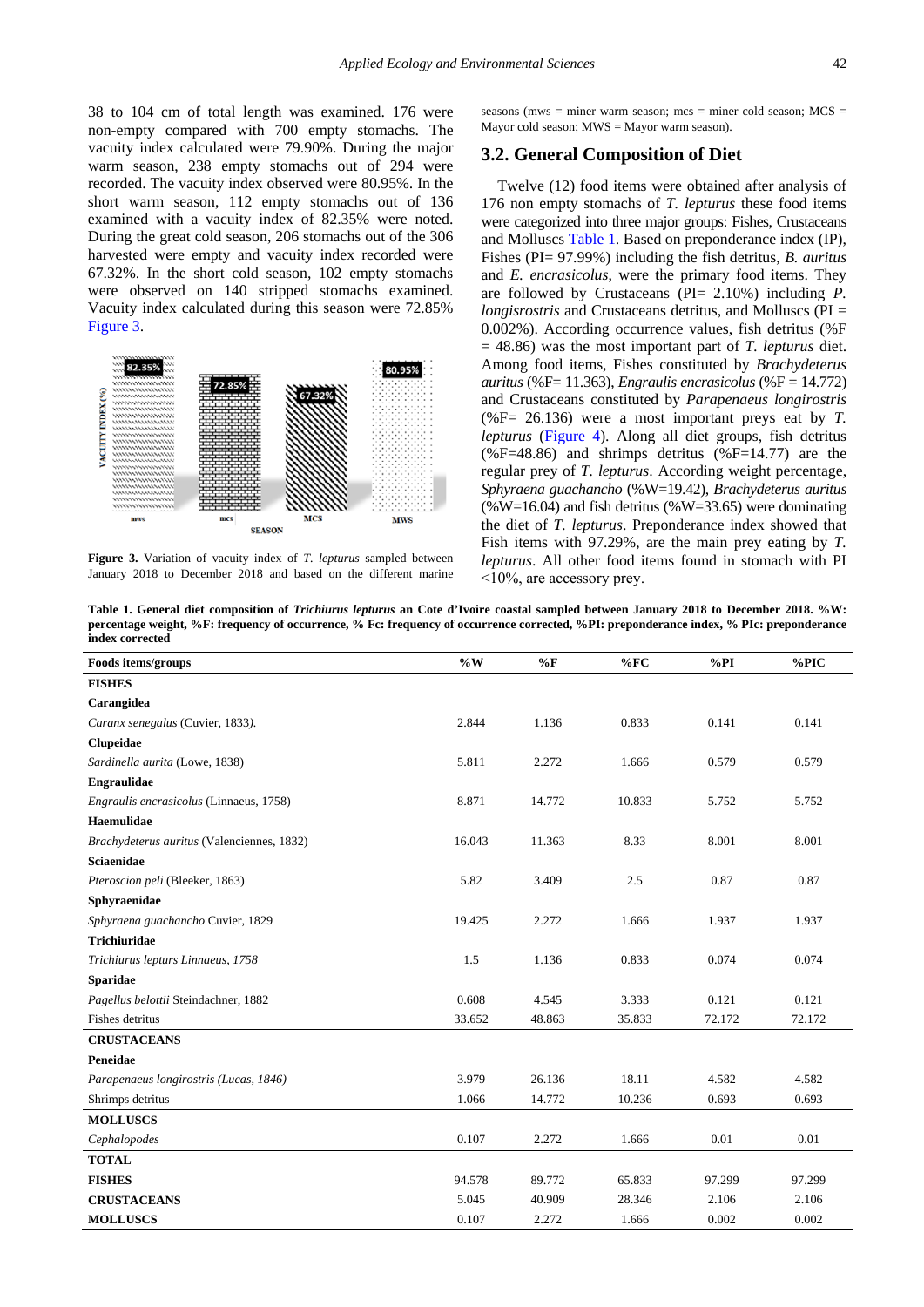<span id="page-3-0"></span>

**Figure 4**. Occurrence percentage of food items in gut contents of *T. lepturus* sampled along Cote d'Ivoire Coastal between January 2018 to December 2018.

# **3.3. Variation of the Feeding According Size Classes and Seasonal**

Analysis of food items in relation to body size, as presented in [Figure 5.](#page-2-1) Juveniles with total length (TL)  $<$ 48.02 cm, ate mostly crustaceans consisting mainly of shrimp detritus (PI =  $59.18\%$ ) as main preys. In adults, total length (TL) >48.02 cm have as preferred prey, Fish with a  $PI = 97.59$  %. Seasonal variation in the diet composition of *T. lepturus* for the period was studied by analyzing the data for December 2018 to January 2018 [\(Figure 6\)](#page-3-0). In the miner cold season (January to February), fishes (89.02 %) were the dominant food items found in the gut, followed by crustaceans (10.98%). Among fishes, unidentified fish remains (63.76%) formed the mayor category, following by *Brachydeterus auritus* (6.68%), *Sphyraena guachancho* (4.55%), *Engraulis encrasicolus* (3.71 %), crustacean's detritus (1.54 %) and *P. longirostris* (13.55%) was the key prey followed by other shrimps. During Mayor warm season (March, April, May and June), the maximum PI was for fishes (99.06%), followed by crustaceans (0.92%), and molluscs (0.02%). In the Mayor cold season (July, August, September and October), fishes dominant the item (94.25%), followed crustaceans (5.65%) and the contribution of molluscs to the diet was negligible (0.1). Among fishes unidentified fish remains (40.87%), *Brachydeterus auritus* (20.88%), *Engraulis encrasicolus* (25.72%), *Sphyraena guachancho* (2.18%), *sardinella aurita* (6.56%) comprised major part of the diet. While *P. longisrostris* (3.73%). Constituted the crustacean component. During miner warm season (November to December) fishes dominated item (99.91%) and the contribution of crustaceans (0.09%) and molluscs (0%) to the diet was negligible. This was followed by unidentified fish (90.45%), *P. longirostris* (3.65%) and *T. lepturus* (5.04%). Bray-Curtis similarity showed normal distribution and no significant difference  $(p>0.05)$  was observed between seasons.

<span id="page-3-1"></span>

**Figure 5.** Feeding according different size classes of *Trichiurus lepturus* sampled between January 2018 to December 2018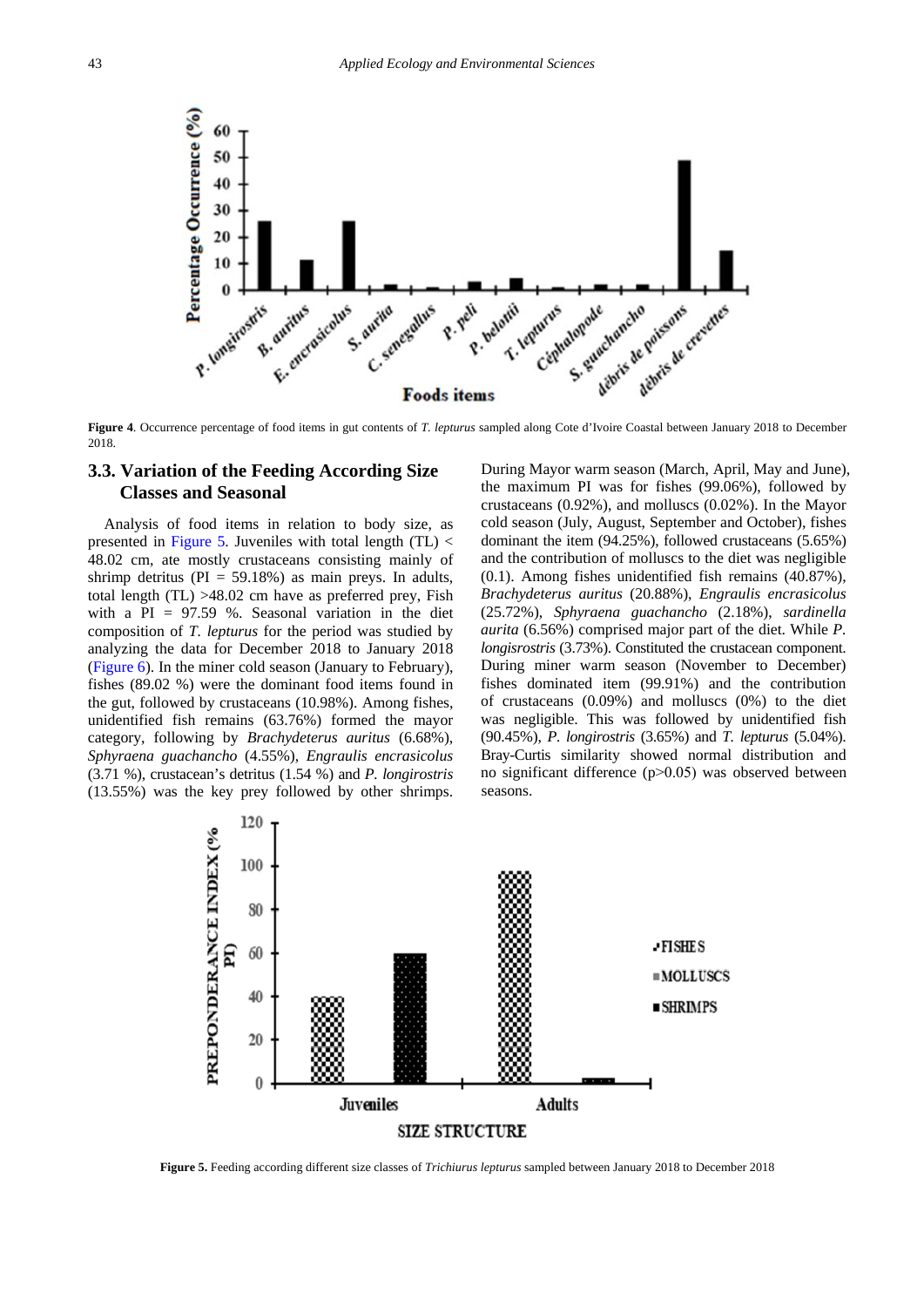

**Figure 6.** Seasonal variation in diet composition of *Trichiurus lepturus* sampled between January 2018 to December 2018 and based on the % PI of main prey categories

#### **3.4. Feeding Strategy**

Analysis of feeding strategy, based on the [\[21\]](#page-6-7) method [Figure 7,](#page-3-1) showed that Molluscs, are consumed only occasionally (rare). In terms of prey importance, Fishes and Crustaceans were the most important. Fishes being more abundant in the diet of the *T. lepturus.* Fish detritus, partially digested unidentified remains is the most dominant prey followed by *E. encrasicolus* and *B. auritus*. But a fringe of this population consumes, in addition to fish as preferred prey, crustaceans as secondary prey, with an abundance of *P. longirostris*.



**Figure 7.** Feeding strategy for *Trichiurus lepturus* sampled between January 2018 to December 2018

## **4. Discussion**

#### **4.1. Vacuity Index**

The study of the diet of *T. lepturus* revealed a very high rate of empty stomachs. The presence of high percentage of empty stomachs is characteristic of piscivorous fishes [\[10,23\].](#page-5-4) Work going in the same direction showed Higher proportion of empty stomachs in *T. lepturus* were reported, in particular the work of [\[24\]](#page-6-9) Arabian sea and northern bay of Bengal.

Those from  $[25]$ , in southwest Indian coasts and the work of [\[10\],](#page-5-4) Northwest Indian coasts. The vacuity index was important value during the different season. But is maximum during the months following the upwelling period, miner warm season (November to December) and major warm season (March to Jun). Is the peak period of landing of *T. lepturus* at the Abidjan fishing port. Thus, there is a clear indication that the abundance of specimens in the period is consequent to the abundance of prey items at this time precisely.

## **4.2. General Composition of the Diet**

12 food items were obtained after analysis the general diet of *T. lepturus*. Three groups of prey, fishes, shrimps and molluscs. The most abundant groups are the fishes that follow crustaceans consumed by part of population and molluscs that are rarely eaten. The study also reveals that the species is a carnivore both an optional cannibal. However, the cannibalism in the present study was comparatively very low  $(\%W= 1.5)$  and similar to the cannibalism of same species in South-western of Indian coast  $[24]$ , and south-western of Taiwan (%W= 0.5)  $[13]$ . Other studies have shown very high values of cannibalism. This is the case of the work of  $[26]$ , with percentage weight (%W =25.2) for the China, those from [\[27\],](#page-6-12) in the Brazil with percentage weight (% $W = 40.2$ ) and 21.6% in the South China Sea [\[28\].](#page-6-13) However, cannibalism it the important factors to regulate population size. According to [\[29\],](#page-6-14) cannibalism has frequently been suggested as a strategy to transfer energy from smaller to larger individuals. It increases when the population was abundant  $[25]$ .

# **4.3. Variation of the Feeding According Size Classes and Seasonal**

Results of similarity test (Bray-Curtis) suggest were significantly variation between juveniles and adults feeding of *T. lepturus*. The juveniles feeding of crustaceans and fishes whereas adults feeding fishes. Studies in the Indian Ocean show that juveniles feed on euphausiids and clupeids and also fish larvae off the coast of India [\[30\].](#page-6-15) The differences between these studies and ours can be explained by the low number of *T. lepturus* juveniles sampled in our study environment. In addition, the diversity of prey may vary depending on the study areas, it must also be taken into account. Also, according to the work of [\[31\],](#page-6-16) these changes in feeding behavior are most often linked to ontogenetic, anatomical and morphogenetic changes in fish during their growth. These changes have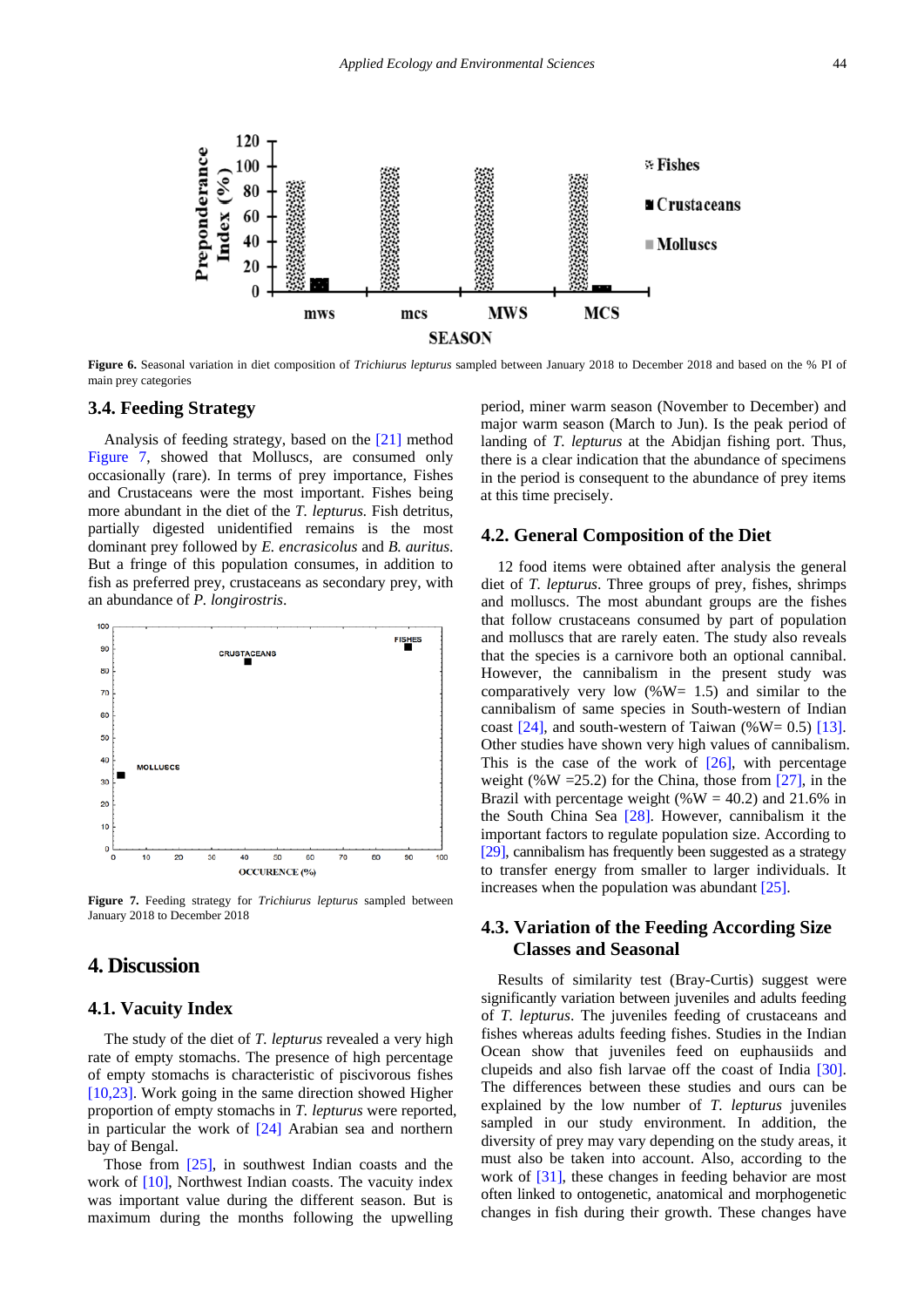most of the consequences, the change in the choice of prey. They thus have an increased preference for large prey that may provide them with more energy for growth and reproductive ability [\[32,33\].](#page-6-17) The diet of *T. lepturus* varies significantly with the specimen's size. This difference could be explained by the inability of juveniles to capture preys whereas adults who have larger mouths with higher movement speed can capture larger prey. According to [\[34\]](#page-6-18) studies, the largest predatory fish can hunt their preys before catching them.

The study of seasonal variations in PI shows changes in the diet of *T. lepturus*. This diet has similarities despite the slight variations observed between different seasons. This variation varies according to the abundance of the prey observed. Fish has been the essential prey encountered in their stomachs. Among the fish, unidentified fish, *B. auritus* and *E. encrasicolus* were the main foods. *P. longirostris* was the main group of prey among crustaceans. The presence of crustaceans in the diet is significant only during the miner warm season (mws) and the major cold season (MCS). The miner warm season and the major cold season coincide with the period when the proportion of juveniles is the highest of the population. This fringe of the population feeds, in addition to the certainly small fish, crustaceans mainly of the species *P. longirostris*. Previous studies carried out in the Egyptian Mediterranean have clearly shown that *T. lepturus* feed mainly of the prey *E. encrasicolus* [\[35\].](#page-6-19) In the East China Sea, *T. japonicus* was the main prey [\[36\].](#page-6-20) However, they differ from the observations of [\[10\],](#page-5-4) based on work done in the North-West Indian coasts. According to this work, *T. lepturus* feed mainly prey to shrimp, mainly *Acetes sp*. However, fish also contributed significantly to the diet in this same environment.

## **4.4. Feeding Strategy**

A benthopelagic species, *T. lepturus* is a carnivore that mainly targets fish and to a lesser extent, crustaceans. Amundsen's method, showed that a *T. lepturus* mixed feeding strategy, with varying degrees of specialization and generalization on different prey types. Fishes were the most important prey follow crustaceans which are consumed by a fringe of the population and molluscs as occasional prey. Many studies found that *T. lepturus* main prey is fish [\[25\]i](#page-6-10)n South-west of Indian; [\[15\]](#page-6-21) in South China sea; [\[27\],](#page-6-12) in Northerm Rio de Janeiro. In contrast this study differs from the observations of [\[10\]](#page-5-4) in Northerm Rio de Janeiro where *T. lepturus* have for main prey the crustaceans, *Acetes sp*., but fish contributed significantly to the diet in this ecosystem.

## **5. Conclusion**

The study indicates that *Trichiurus lepturus* is a carnivore and its principal food in the Cote d'Ivoire coastal water is fish. Fishes such *Engraulis encrasicolus* and *Brachydeterus auritus* also formed its food during different seasons. Crustacean (shrimp) resources such as *parapenaeus longirostris* also constituted the diet of juveniles significantly. The study also indicates the role of feeding intensity with spawning and the important role of *T. lepturus* in the ecosystem. This information is very important for developing an ecosystem based approach for fishery management along Cote d'Ivoire coastal.

## **Acknowledgments**

The authors wish to thank the Oceanological Research Centre (CRO) which took part in the field work. This study would not have been possible without the financial support of this institute. Thanks to all the staff members of the department of Aquatic Living Resources (DRAV) of the CRO (researches, technicians and students). That assisted in carrying out the work.

# **List of Abbreviations**

**CRO**: Oceanological Research Centre **DRAV**: Aquatic Living Resources **Mcs**: Major cold season **mcs**: miner cold season **Mws**: major warm season **mws**: miner warm season

# **References**

- <span id="page-5-0"></span>[1] Nakamura I, Parin NV. (1993). Snake Mackerels and Cutlassfishes of the World (Families Gempylidae and Trichiuridae): An Annotated & Illustrated Catalogue of the Snake Mackerels, Snoeks, Escolars, Gemfishes, Sackfishes, Domine, Oilfish, Cutlassfishes, Scabbard fishes, Hairtails. *FAO Fisheries Synopsis*, 15(125), 7-136.
- <span id="page-5-1"></span>[2] Soo, JL., Jin, KK. (2014). Identification of *Trichiurus* (Pisces: Trichiuridae) eggs and larvae from Korea, with a taxonomic note. *Fisheries and Aquatic Sciences,* 17 (1), 137-143.
- <span id="page-5-2"></span>[3] Misu, H. (1964). Fisheries biology on the ribbonfish (*Trichiurus lepturus* Linnaeus, 1758) in the East China & Yellow Seas. *Bulletin of the Seikai Regional Fisheries Research Laboratory*, 32, 1-58.
- [4] Dekun, Z., Cungen, Y. (1987). The relation of the environment of fishing ground with the occurrence of hairtail in winter off the middle part of Zhejiang. *Fishing China*, 11, 195-204.
- [5] Martins, AS., Haimovici, M. (2000). Reproduction of the cutlassfish *Trichiurus lepturus* in the southern Brazil subtropical convergence ecosystem. *Scientia Marina*, 64(1), 97-105.
- [6] De la Cruz-Torres, J., Martínez-Pérez, JA., Franco-López, J., Ramírez-Villalobos, AJ. (2014). Biological and Ecological Aspects of *Trichiurus lepturus* Linnaeus, 1758 (Perciformes: Trichiuridae) in Boca Del Rio, Veracruz, Mexico. *American Eurasian Journal of Agricultural & Environmental*, 14 (10), 1058-1066.
- [7] Vanessa Bittar, T., Carlos Rezende, E., Helena Kehrig, A., Ana Paula, MDB. (2015). Mercury bioaccumulation and isotopic relation between *Trichiurus lepturus* (Teleostei) and its preferred prey in coastal waters of southeastern Brazil. *Annals of the Brazilian Academy of Sciences*, 88 (2), 801- 807.
- <span id="page-5-3"></span>[8] Ana Paula, MDB. (2015). What drives the cannibalism of *Trichiurus lepturus* Linnaeus, 1758 in the coastal area of southeastern Brazil (21-22ºS)? *International Journal of Fisheries & Aquatic Studies,* 2 (5), 363-365.
- [9] Gomathy, S., Vivekanandan, E. (2017). Changes in the diet of predatory ribbonfish *Trichiurus lepturus* Linnaeus, 1758 with increasing body size along Chennai coast. *Indian Journal of Fisheries*, 64 (4): 34-43.
- <span id="page-5-4"></span>[10] Mohammed Koya, K., Vinay Kumar, V., Abdul Azeez , P., Sreenath,K R., Gyanranjan, D., Sangita, B., Ganesh, T., Prathibha, R. (2018). Diet composition & feeding dynamics of *Trichiurus lepturus* Linnaeus, 1758 off Gujarat, north-west coast of India. *Indian journal of Fisheries*, 65 (2), 50-57.